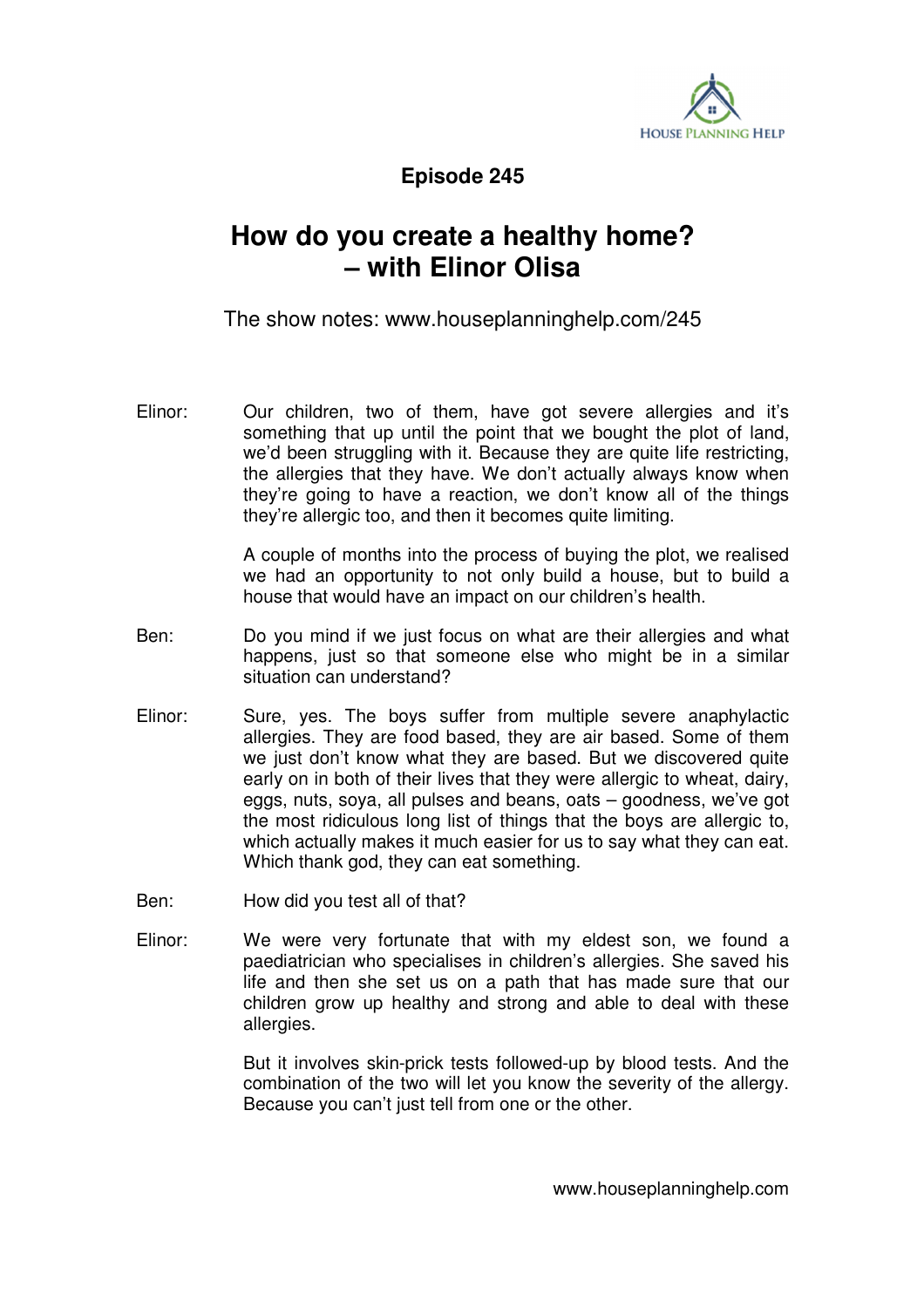

 They're not intolerances. They suffer from life-threatening allergies. It's quite a big distinction and I think it's something that we in general, in society, are becoming a bit more aware of. But we have, over the first few years of both of their lives, it's been a battle explaining to people the fact that it isn't a fad, it isn't just that they get a little bit of tummy-ache, it's that they could die if they are exposed to something.

 The allergic reactions can vary. One day you might not have such a strong reaction as the next. It depends on their health at that time, their immune systems at that time. So, it's a constant battle for us to play it safe and to make sure that we educate other people whilst keeping them safe.

- Ben: This must have weighed on you quite heavily as a parent.
- Elinor: When you have children, everything weighs heavily on you. It doesn't matter what, you worry about them all the time, don't you? It doesn't really matter whether it's the fact they've got a cold or if you're not sure if they should have taken their first steps yet, whatever part it is of their lives that it is you're concerned about. Which school they're going to go to. So, as parents, we do just worry all the time.

Building this house was actually a bit of  $a$  – well, I suppose it hit home to us about how much it does impact on our lives, but then also made us realise how the boys do just get on with their lives. We've made it our mission to make sure that they don't feel restricted as far as possible – all children feel sometimes that they're not getting everything that they want, but we try to make sure that they partake in every part of their lives that they want to.

- Ben: Obviously, you can create an environment that is safe for them, and we're going to talk about this because it's very interesting, some of the ways that you've brought things into the house which you believe are healthier. But you can only do that in the house. So, what happens when they are out of the house? Do you still have to be very careful about what happens at school?
- Elinor: We have to work with everybody that takes care of our children, and at the moment they're an age where they will never be without a responsible adult. For us, it's making sure that whichever environment they're in, whether it's at school, at a friend's house, a grandparent's house, that everybody knows what to do in that situation. And also empowering the boys to take a level of responsibility at their young age for it.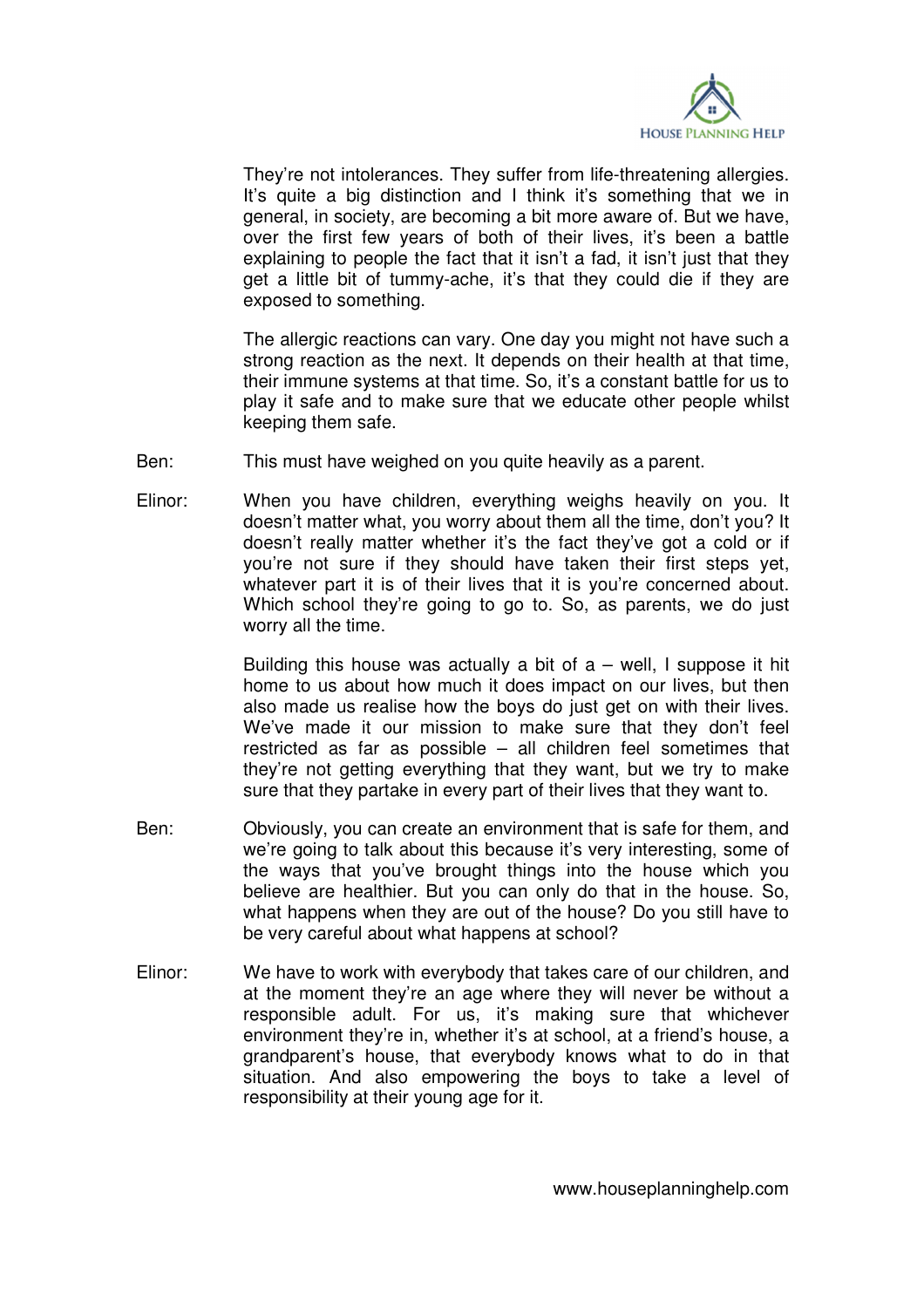

 So, they know what they're allergic to, they know what to do, and they know the right questions to ask and things to explain to an adult if they don't quite understand it. I imagine that will get harder as they get older …

Ben: They won't grow out of this, or you can't tell?

Elinor: We don't know which allergies they might grow out of. They change, they add some of them, some of them get less, some of them get more, extra ones get thrown into the ring. But we do hope that they do.

> You asked the question about we can manage them within our home and how we deal with it when they're outside of the home. We feel that when they're in the house, they get a bit of respite. So, they can be free in this house. They can eat what they want, touch what they want, run around and be free within the home because we've made it as safe as we possibly can. We're here watching out for them. And our hope is that the time in the house, particularly when they're sleeping with the benefits of the MVHR unit on, that it will give their bodies a chance to recover somewhat from what's going on in the outside environment which we can't control.

- Ben: How does this house contrast with what you had before?
- Elinor: Our previous properties, my first one we lived in a new build, but it was quite damp. Then we moved into Georgian and Victorian properties after that, which again have quite a lot of damp, lots of drafts, lots of historic dust – there's a lot going on in those houses. And we weren't responsible necessarily for all the paints that went on to those walls, for the flooring, for what went into the actual cavities of the walls et cetera. So, we just don't know how that was impacting on them.

 We also have learnt more now about how that impacts on all of us, not just on the children. Whatever your kitchen cabinets are made up of, what's in your carpet, all of these things can have an impact on everybody's health.

- Ben: So, the house that you were going to design I know this is the story that I'm investigating as well – but how much of it was, 'we want a new house,' and how much was, 'actually, we really do want to make this about them'?
- Elinor: Firstly, we wanted a house, because we weren't doing very well. We weren't progressing very far with our search for a home to own. I think it was all completely bound together, to be honest. It was an incredible journey and something that we felt so privileged to take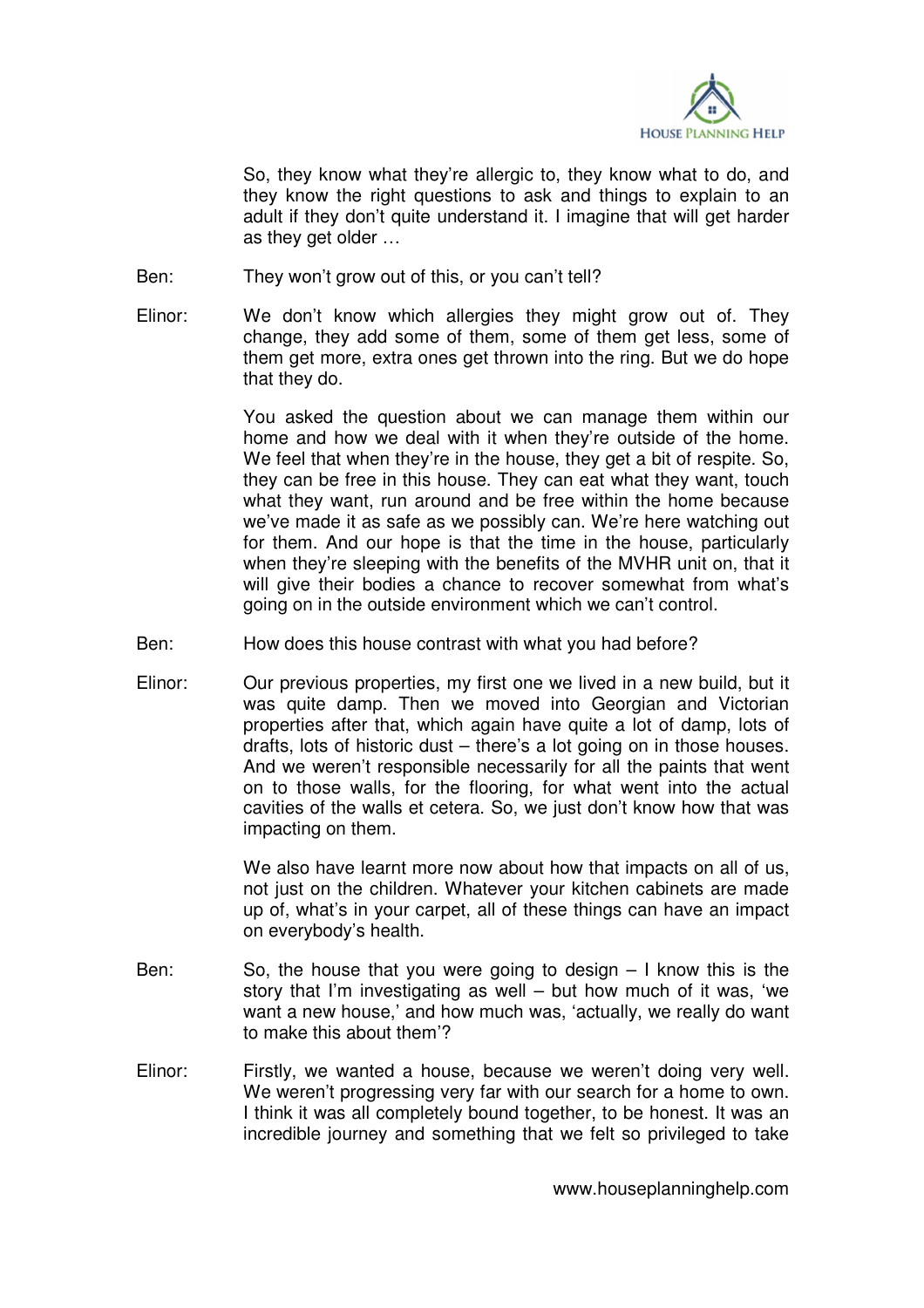

this adventure and have this opportunity. It's been a highlight of our lives most definitely. It is like having a fourth child, doing this.

We both run our own businesses and I suppose a business has a purpose and a USP. This house very clearly for us was going to be about the health and the future proofing. What can we do that might be able to show other people that it's actually viable to build a property? It doesn't have to cost millions of pounds. It is something that we can do. And in doing that, we can make choices that will be good for the environment, good for our bodies, good for our wellbeing when we're in them.

- Ben: So, you found a piece of land online and it sounds like that process was quite simple. You didn't have much competition, or you put in a good bid? How did that bit work?
- Elinor: When we found the plot, it came with the caveat that the people who were selling it did want a family to live on it. That gave us the advantage over developers. I suspect if we were in the race to purchase this plot against developers, we wouldn't have bought it. We wouldn't have been allowed to buy it.
- Ben: And the big question then, you want a healthy home. How did you start your research?
- Elinor: The first thing we did was find companies who could help us in this. I think there was surprisingly little online about it. We expected there to be a lot more. Because we spend a lot of our time researching products for our children, food, clothing, everything for them – we spend a lot of time looking at and reading the fine labels trying to find out what it's made up of …
- Ben: Sorry, I've got to stop you then. So, clothing. We're trying to find a product that's going to be good. What are we looking at?
- Elinor: Probably become slightly obsessive [chuckles]. No, the boys are allergic to wool and that's again probably, we would never have thought of investigating what was in clothing. They also both had issues with their skin because of the allergies that they were having when they were small. So, you want to make sure they're wearing breathable clothing. You become very conscious of is it a natural product, natural fibres, or is it synthetic fibres? How is this going to be when they're wearing it?

 We obviously have to avoid wool, although wool is a very natural product we realise – I won't get into the whole vegan debate now. Under different circumstances – but it's reading those fine labels. And I think what we found was people talk now, they want to be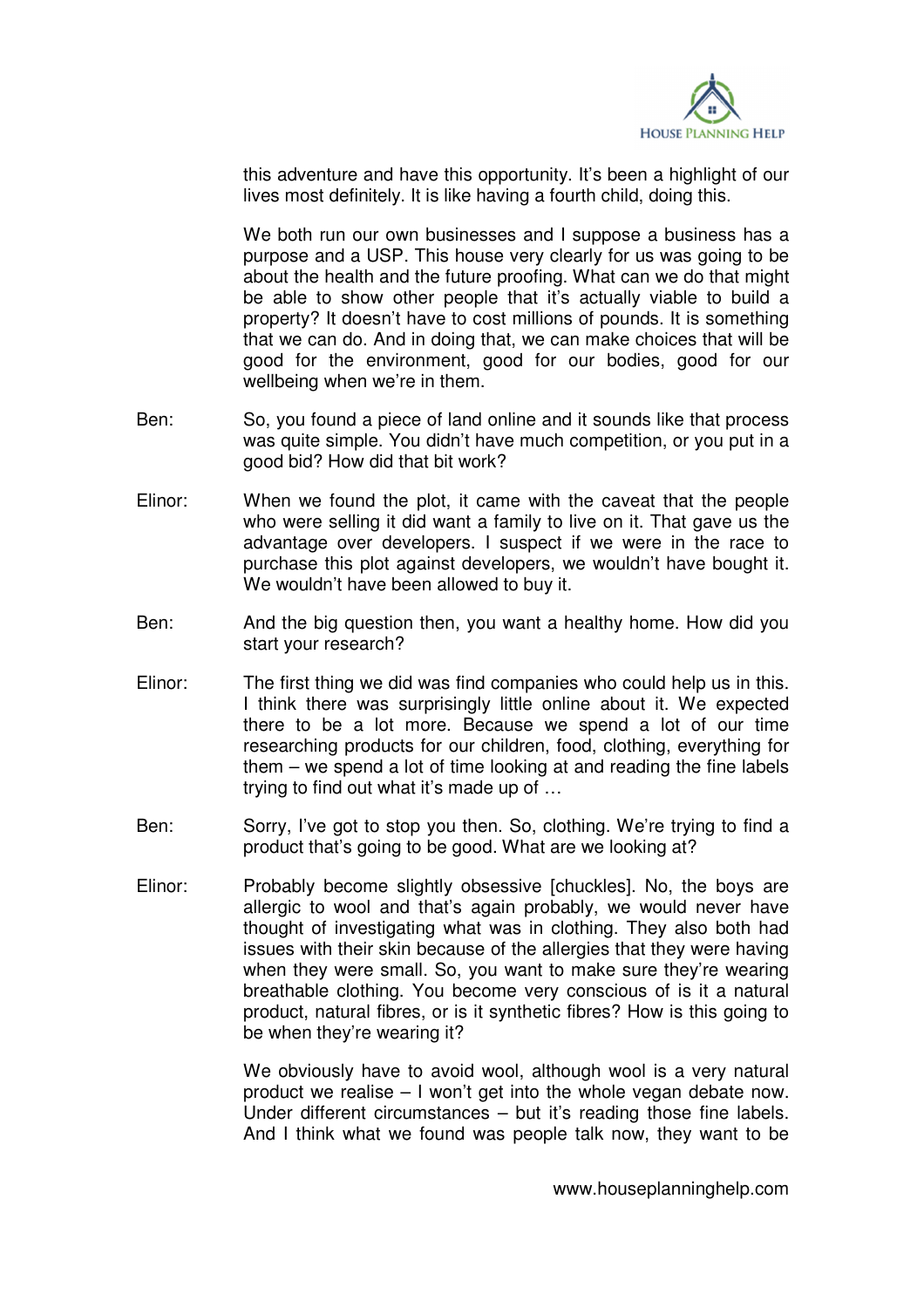

known as ethical, they want to be known as conscious, retailers this is. But it doesn't seem to have transcended that far yet into the interiors market, let alone the building trade.

 Gosh, the amount of waste and bad product that gets made in building products, we were very aware of how much we were throwing away, the cost of getting rid of wrapping, packaging, all of this. There has to be a better solution to it. At the moment, there doesn't seem to be. We didn't have time to find one. But I felt that you could go on in this process forever. We had to draw a line about what we were going to do. So, we said we're just going to do our very best to research every single product that comes into this build and do it in the same way that we would for any other item that we were sourcing for the children.

 There were interesting conversations. Some people were fantastic, some people were already thinking about what legislation might come in years to come, and other people had no clue, had never been asked it, just didn't know what we were saying. They'd talk to us about the fact that they were eco-friendly because they didn't use too many lorries, and that would be as far as the conversation would go. But actually, we did find that quite a lot of products from Europe do know. They are actually labelled as low VOCs, they are labelled about the fact that they will not impact on your health. But not so much in the UK.

- Ben: Who were you finding? Was there anyone that you came across that you thought, 'this is a good starting point. I'll go here, I'll speak to them'?
- Elinor: Surprisingly, throughout the build, Instagram became a great source.
- Ben: This is one I don't know about. How are you using that?
- Elinor: There are an awful lot of people who are on this same quest for various reasons or have taken an element of our quest. And through them you can do a lot of learning. Be that from the allergy side, from the home building side, by putting the two together we got quite a lot of resources.

 The States are very good. There are websites, there are retailers, there are definitely activists out there trying to make things happen. But essentially, we did end up building our own website and we're now endeavouring to keep that up to date. But at the moment, there isn't one place to go.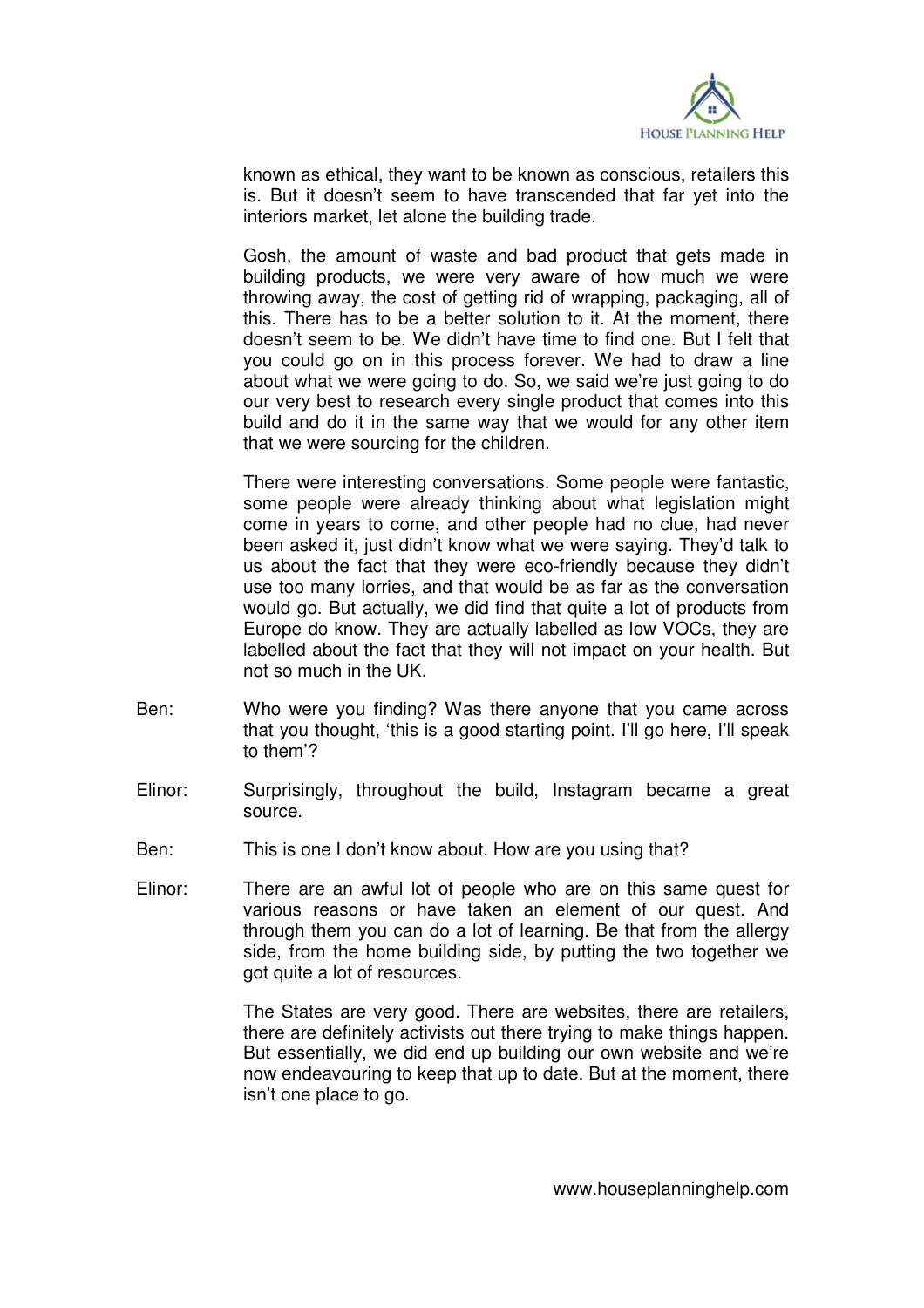

 A small group of quite large High Street retailers did get together several years ago to try and come up with a set of objectives around healthy products and being transparent to the people who are buying the products, about what's in them so they can make that choice. But it doesn't seem to have gone very far. That had tailed off by the time we even began our build.

 Something needs to happen at a higher level that insists you cannot sell a product that has poisonous paint, poisonous glue, poisonous MDF make-up in it. We have to start to ask those questions.

 I did say I wasn't going to say anything about this, but the whole vegan and gluten-free health quest that's happening at the moment also worked in our favour because people are actually more aware that you're going to ask questions. We live in a house where every time we go to a restaurant, every time we go to somebody's house, we have to ask them what's in their food. And it's not that we're picky eaters, that aside, we might be picky eaters, but it's actually really important for us to know.

 Obviously, lots of things did happen in the press, very sad stories in the press, around the time of us finishing our build, of the impact that improper labelling can have on people with allergies that my children suffer from. We've seen a shift now. It is much more acceptable to ask questions. If we can take that to shift into other parts of our industries, it will benefit everybody.

- Ben: Does a lot of this come down to labelling? You sound like you're someone that's very thorough in reading through things. Unfortunately, you've been forced into a bit. I don't know whether some of it is instinctive too. But is that what it comes down to? A lot of specifying, it's just what information is available and knowing which bits to look at?
- Elinor: I think it's not instinctive actually. For me, before the boys, before the build, I would definitely have gone for the product that was the cheapest and that looked the best. I wouldn't necessarily care about what was inside it.
- Ben: And I'm going to say this again because it's really important, the cheapest and what it looks like. What percentage of the market must that drive?
- Elinor: Yes. All of us, you see something that's good and it's a bargain, that's amazing. Let's get it. And you'll probably buy new over old. You probably immediately look to a brand new product over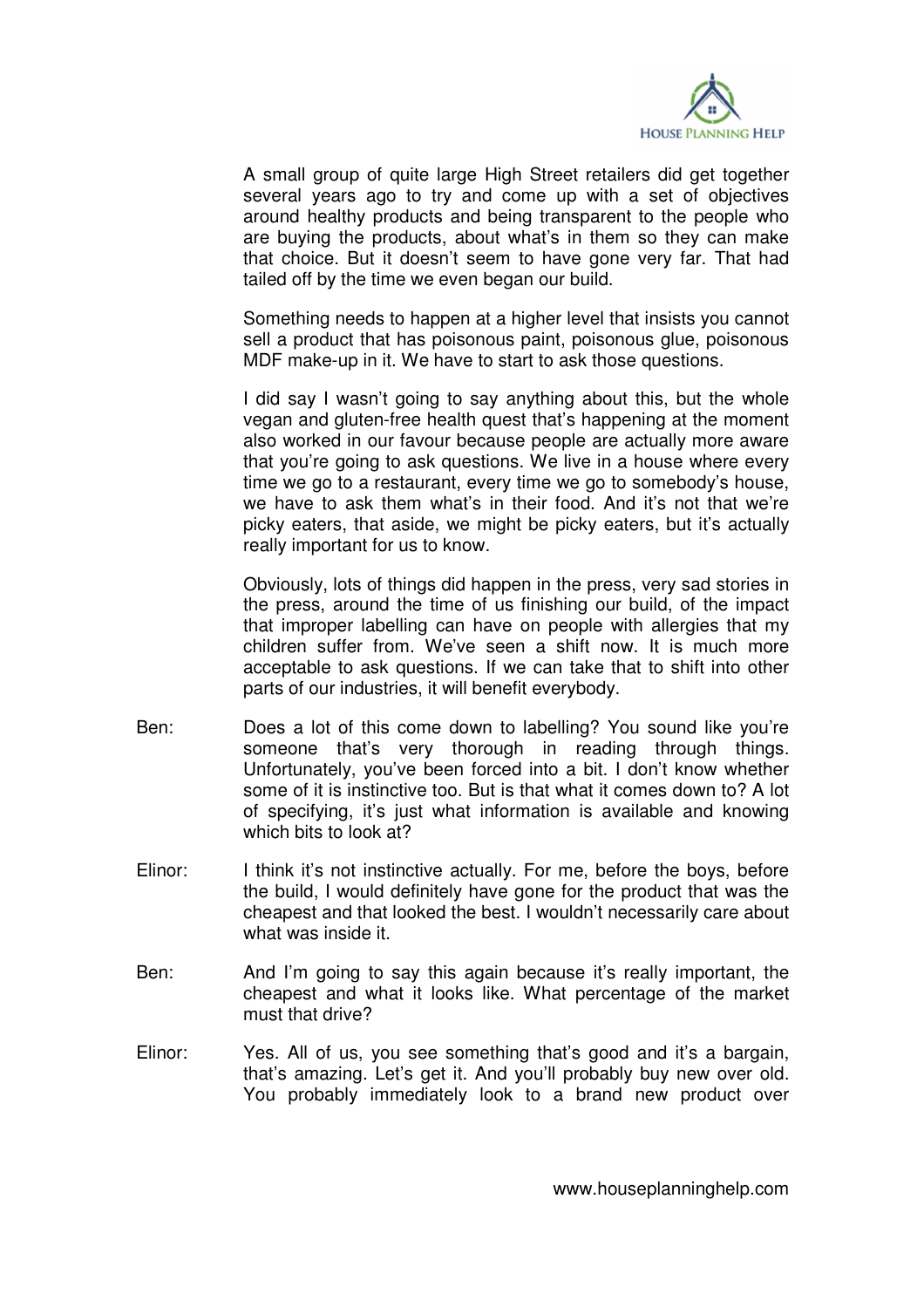

sourcing something that was second-hand, upcycled or whatever it might be.

- Ben: It might come down to price again.
- Elinor: Yes, well, I think we are. We had a budget, we were lucky enough to have some money to spend on this, but if money was no object then what you could do was amazing. You could make the most healthy home.
- Ben: But sometimes what happens when money is no object is things get bigger and you still have the same struggles.
- Elinor: Yes. And the same impacts that you have from that. For us, again, our limited money certainly caused this as well as our hope that we could make less of an impact, feeling thoroughly horrified by the amount of rubbish that our build did produce. We did start to look to second-hand products, and we did look for upcycled things and we did look at what we'd already got and thought, rather than throwing it away, what could we do to it that would make it fit this space.

 We could go and buy a second-hand product that was very wellmade but made twenty years ago, or we could go and buy something that might cost the same or slightly less, but it would never last that twenty years again.

- Ben: When you bring a product into the house, is there any test or anything that you do before it comes in?
- Elinor: No, we don't test things coming into the house [laughs]. We've had lots of people thinking we're incredibly control-freakish, and I don't blame you for asking that question. It's also people give you things and you have to look at it and go, 'oh no. I can't give that to my children' for whatever reason. But that might be it's containing nuts, right through to that's not really that healthy for them to have. That said, they have plastic, they have all the stuff that most children have in their lives in that way.

We just try and check before things come in. If we buy a new plant, we check that the plant is going to be either neutral or have benefits, as opposed to potentially being poisonous or having a negative impact on the property.

Ben: So, a plant. That's quite interesting. We haven't mentioned that. What do you need to know about plants? I would have thought all plants good, no?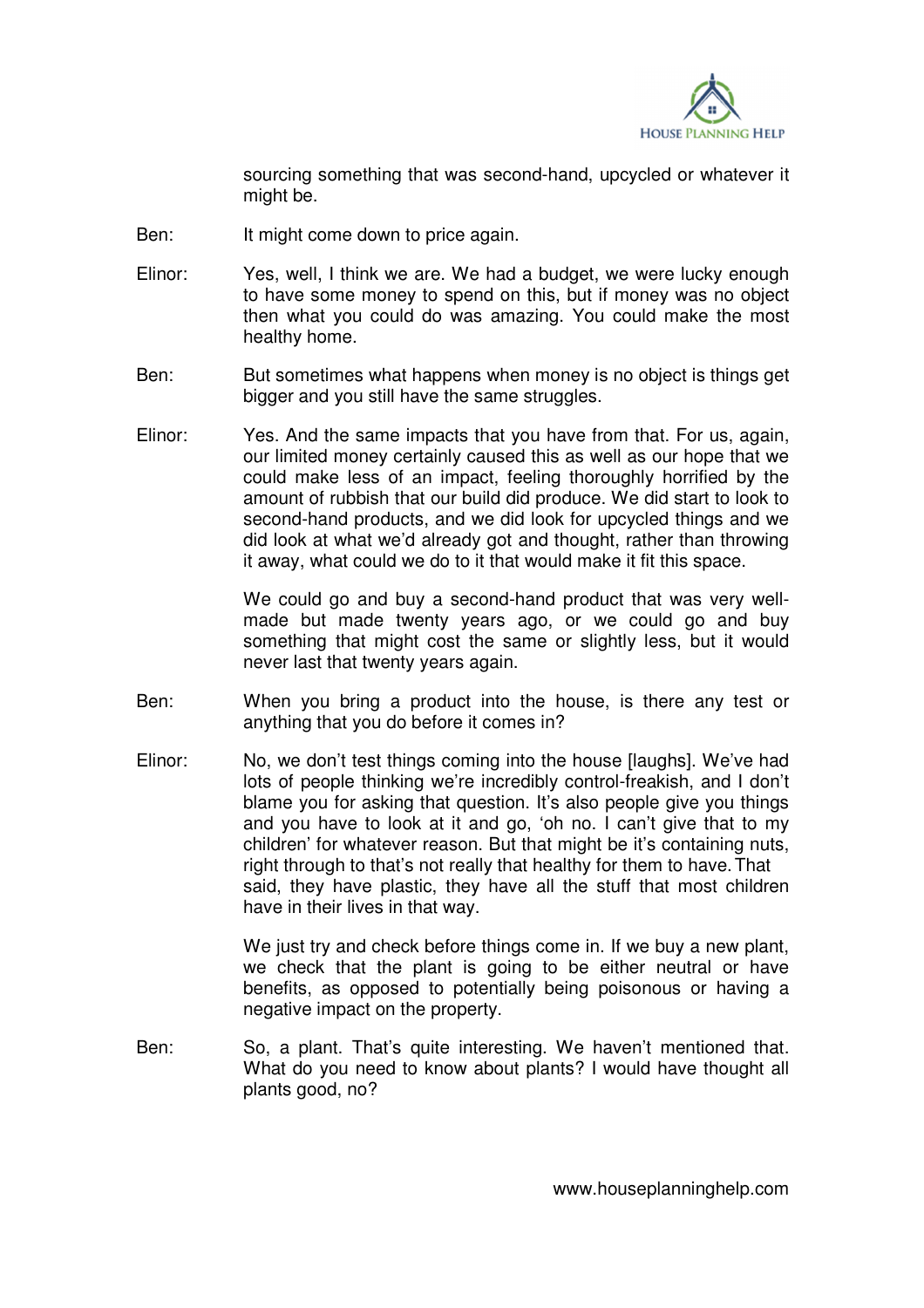

Elinor: Some plants aren't so good for children and animals, we know that. They can be poisonous. But then some plants just aren't as good. We've put a lot of plants in that will hopefully help the air and will support the MVHR unit in what it's doing. We can't have a lot of fresh flowers, although we do sometimes still have them, just because of the pollen and it does have an impact.

> So, we have less flowers, more plants. We know there are studies being done at the moment about the impact that it can have on just a quite relatively small residential space.

> And to be honest, plants are one of the easier ones to do the research on. There's a lot of research out there about what plants are good for your home, good for your garden. We looked for plants that would be bee pollenated over tree pollenated in the garden, because obviously tree pollination involves the pollen being in the air and that can be an irritant. Bee pollination, that's great, that's nice, it's much more localised.

> That said, having the garden, having the outside, our children go outside, they go to the park, they go to the playground at school, they go to the woods, they do all of those outside things. So, they're going to come in contact with it. We live near a very busy road. There are all sorts of things we cannot possibly control. It's just what we're doing within our little, small environment here.

- Ben: You've talked a couple of times about MVHR, which is a ventilation system. At what stage did you discover about indoor environments and how you might like to build this house?
- Elinor: We were aware that Passivhaus equals a healthier environment, from an ecological and also environmental perspective. We worked with our project managers who are specialists in this area, and I think had we not worked with them, I'd never heard of an MVHR unit. I've heard of air conditioning and I probably would have assumed that's what it was, which it isn't.

 To go back a step, we also did discuss this with the boys' paediatrician, and there have been studies done on children with severe asthma where they are essentially put inside a chamber at night where they only breathe this clean air for that night, and they've had a very high success rate with the children then becoming healthier and their immune systems being stronger and having less asthma and less allergies. That sounds incredibly severe to us, the idea of putting your children in a chamber, but when we heard about the MVHR unit through our project managers, we realised actually, that concept could apply to the whole home.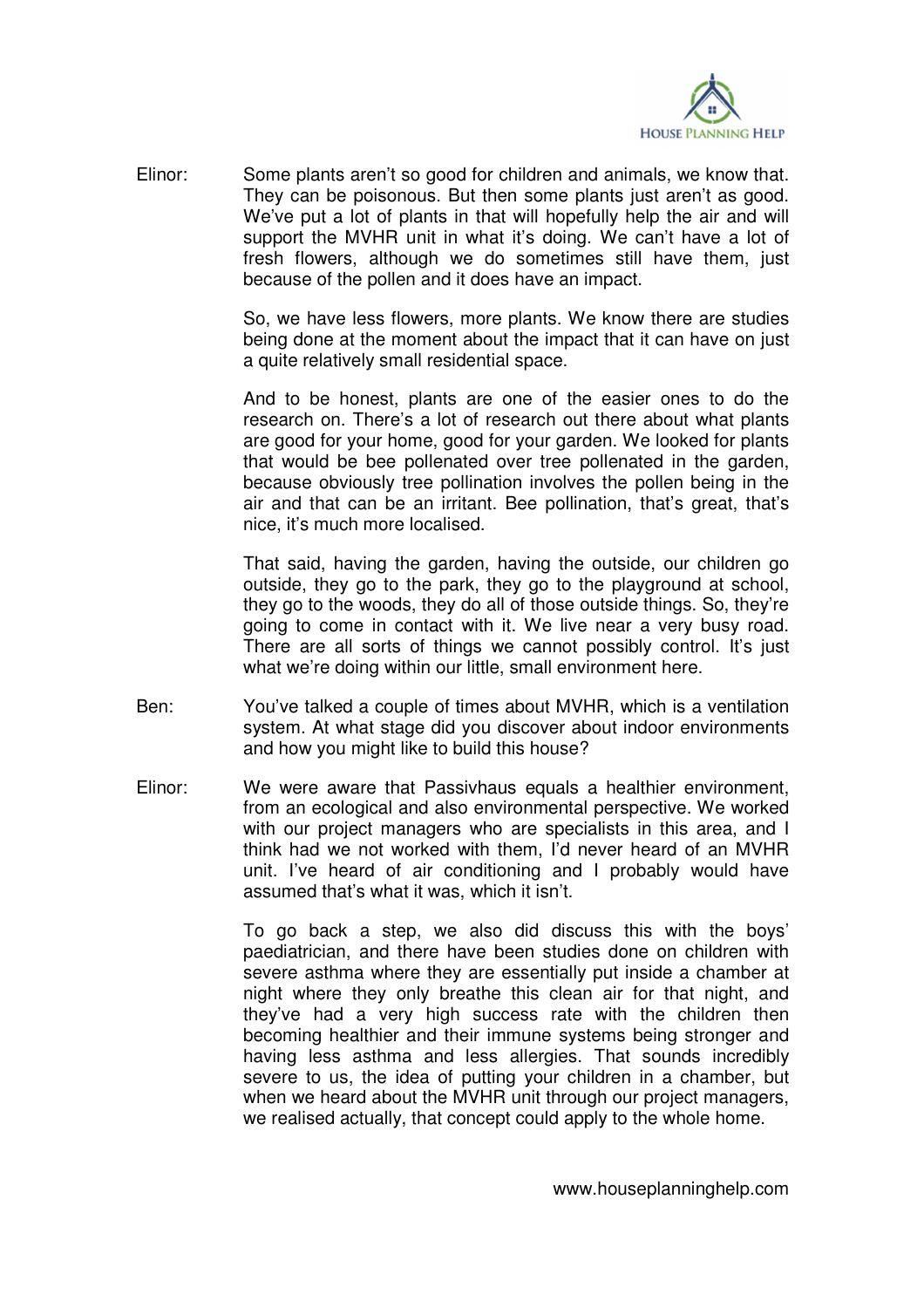

 Our natural instinct is to fling a window open to get some air in and ventilate a house, and it definitely is still there built-in as an instinct. Like, 'oh, it's stuffy. Let's open the window.' But what you realise with the MVHR unit is, if you've got the house sealed and this is working and it's filtering the air coming in and out, you have the freshest air and it's very noticeable. I don't think we would have ever thought of purchasing one, ever thought of putting one in. Now, I'll make sure every home I have has one of these and I'll advocate for people to do it. Because the outside air is actually filthy and where we are, where we live, it's full of pollutants.

- Ben: I live in the countryside and was quite surprised at the colour of my filters after three months. I know it's just after building, so I think they have a bit more dust on whichever way round it is, intake, outtake.
- Elinor: I know both of ours were filthy. So, definitely not so good here. But a lot of people have said to us, 'why don't you just move to the countryside? Surely you should move to the countryside.' But at the moment, we are tied to living where we are. We need to be near to London for our jobs, for our work, for our family. So, for us, it was doing something that meant that we could have a healthier lifestyle in the home without having to move into the country.
- Ben: Have you ever explored that as an option, maybe a holiday for a couple of weeks? Does it make any difference or not really?
- Elinor: I think a holiday always makes a difference wherever you go.
- Ben: That's a very good point. That's a stupid question I've just asked.
- Elinor: No, not at all. I mean, we do try and take them to places and holidays for us are quite tricky because we're always trying to find somewhere. We have to do quite a lot of risk assessment before we go on a holiday. But we do go to the countryside with them, and I think all children just love being outside, don't they? All children benefit from running around in the fresh air. And it sounds like a cliché, but I can assure you that most people, from first hand, would say, 'what a huge benefit that is for children.'
- Ben: What did you want to build then? You've got a site now. Maybe you could just outline the constraints?
- Elinor: We purchased a back garden plot which comes with several planning restrictions including the fact you can only go up one storey and you are limited by the size of the plot to the square footage that you can take up above ground. So, the design was very clever.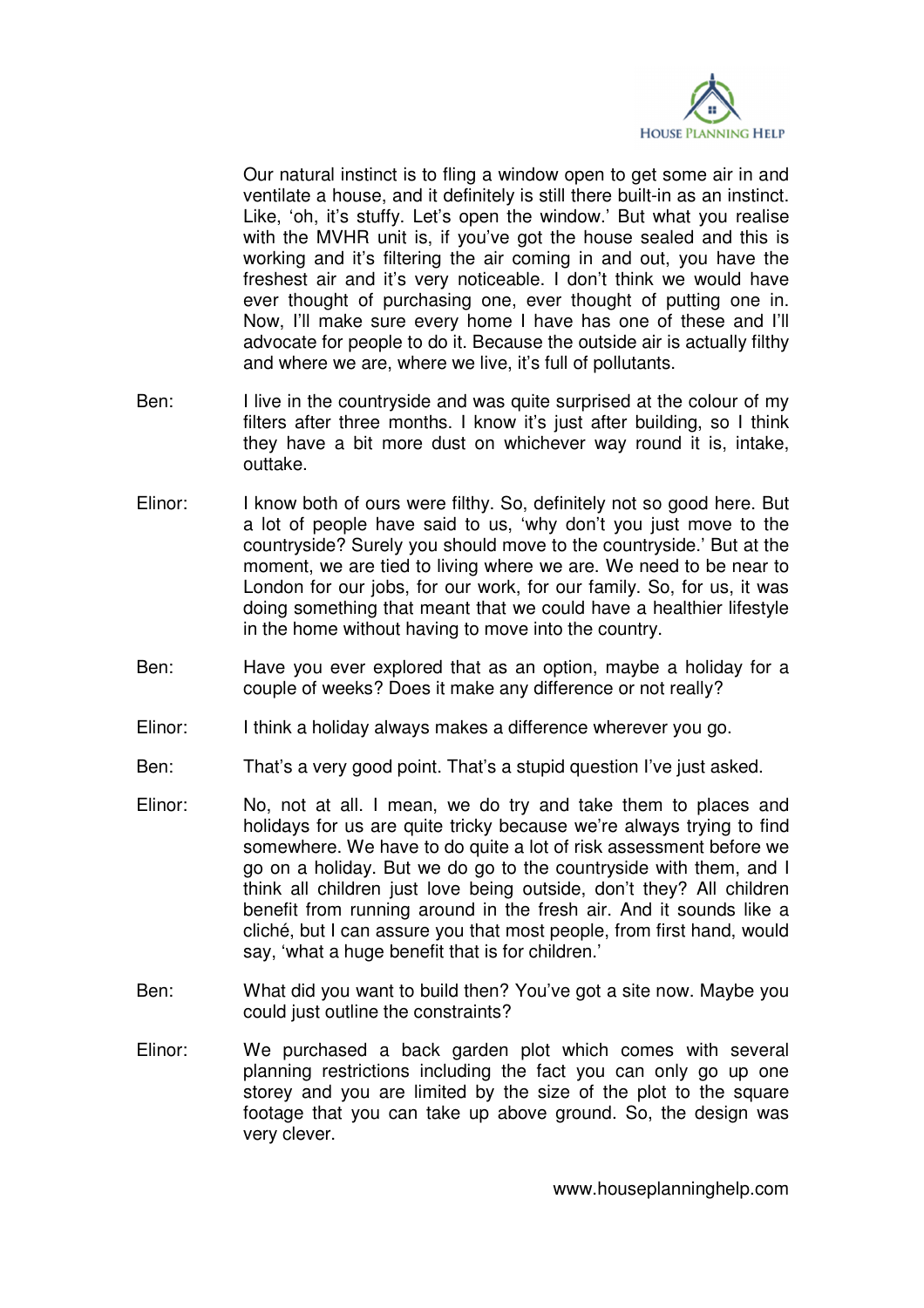

- Ben: So, that's planning on day one. You knew that? Or that was when you put in for planning?
- Elinor: The plot came with pre-approved planning for a design that took all of those factors into account. It was a beautiful design, absolutely gorgeous home that they had designed, and it accounted for the fact that we needed to go down in order to make this into a family home. We then worked with our project managers who are our design build team, to adapt it a) to our budget, which obviously was the first one, and then b) to fit our lifestyle which was slightly different from the original designs on that.

 I think because we already knew roughly what this house was going to look like, we knew what the square footage was going to be, we made internal tweaks and some external tweaks. We changed how the building was going to be made because we needed to do it fast. That's because we had this access issue which was very prevalent in the Grand Designs programme, but we had a very short period of time to access our plot because otherwise we can't get anything up our drive.

- Ben: Was this from the neighbour who sold the piece of land?
- Elinor: It was from the neighbour who sold the piece of land, yes.
- Ben: So, when they talked about, 'will we be able to extend access,' was that actually a big deal or …?
- Elinor: It was intensely stressful for us. Just because we would become completely stranded the minute that access went. The plot that we had access over was also for sale at the same time and we didn't know who was going to buy it and whether they'd allow us to continue access.

We built a house in nine months which we now know is actually a really quick period of time to build a house in. Everybody around you thinks that's an incredibly long time to have their lives affected by your build, and we would be the same. Anyone living next to a build wants that build to be finished as quickly as possible. So, in many ways it probably sped up the process because we knew from day one we would only have this limited access. We had to have a pre-fab, the top ground floor part of the house brought in which saved so much time. Made off site, shipped in. We were watertight within two days.

It impacted on our choices that we made, but we don't regret those.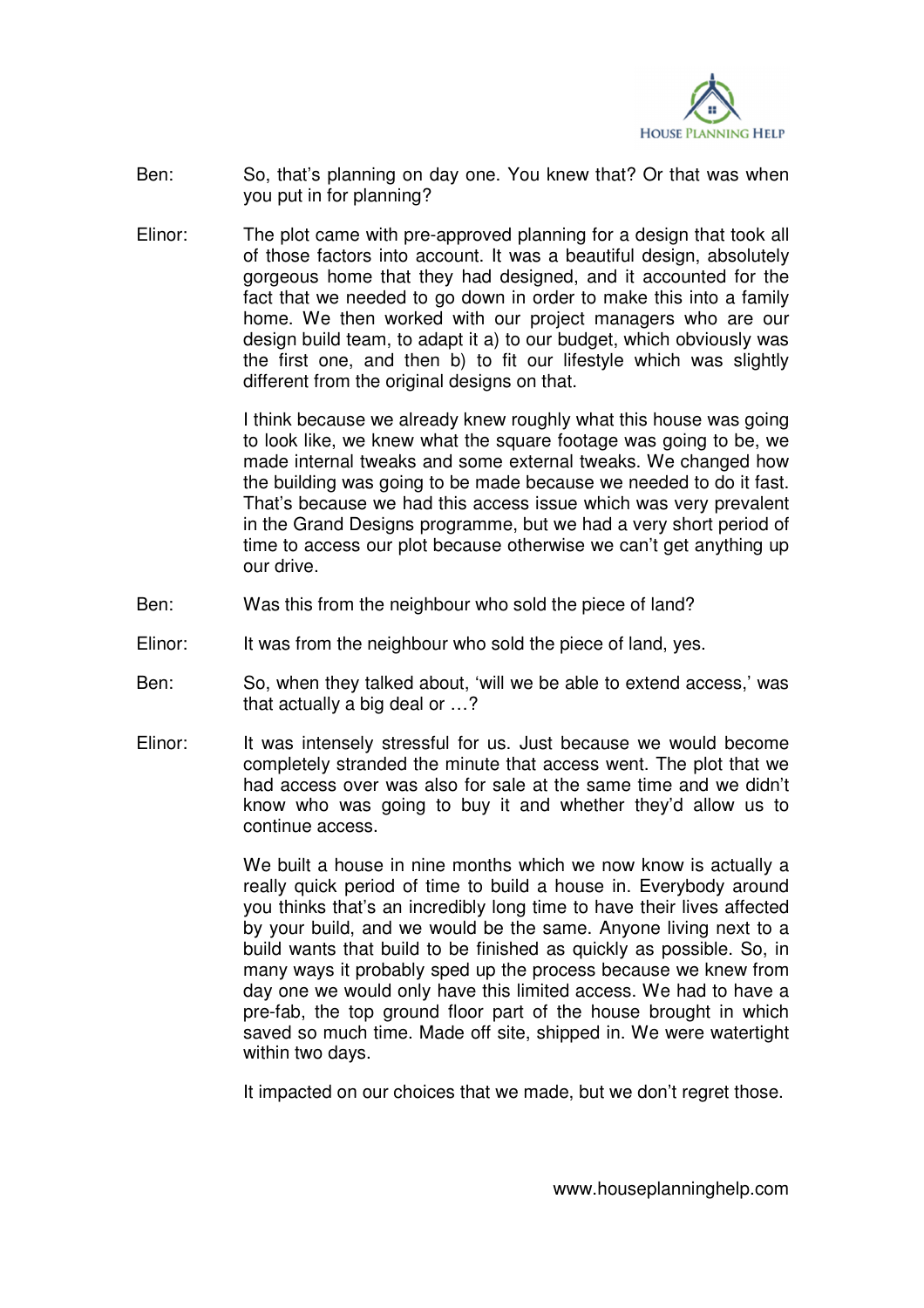

- Ben: Build system, I often think that this is a big one for health. So, below ground you're sometimes restricted. You've got your hands tied. What about above ground?
- Elinor: Above ground, we went for the SIPs panels. It's a company that specialises in Passivhaus SIPs panels so, we knew that all of the checks were being done with them. They also install and build it. So, they come with a team and put it all up as well. So, you're benefiting from them being experts and this is what they do every day is build this type of property.

 We had to go for concrete below ground, but once concrete sets, it's pretty low impact VOC wise.

- Ben: I should think for this site, I'm imagining here, you always think of things like strawbale or perhaps timber frame with blown in newspaper might be healthier. But is this meeting constraints as well of, say, finance as well?
- Elinor: It's finance and feasibility. So, we weighed up what to insulate the cavities with, and in the end we went for the lowest VOC product that we could get in the knowledge that once it was plastered over, it would be negligible. And obviously, we weren't in the house at that time, living with that. So, it was in for a very short period of time and then put away.

 I think if you were building an eco-house, which this isn't an ecohouse, this is more a family home which has got eco credentials is how we like to think about it – we have got plastics in here, we have got things in this property that definitely would not be in a home that was a hundred percent an eco-home.

Ben: But eco-house is a very difficult term. It can be a bit wishy-washy at one end or absolutely extreme. So, I think you've got a lot of very positive things going on here.

> So, we've got the SIPS up, I guess having that speed for the access. So, how did you negotiate the access? Because if someone's selling a house, it doesn't sound simple.

Elinor: No, well, it started off very straightforward but in hindsight, what we would have done is said from the day that we break ground, we need this much time. But it wasn't set out like that. It was your access will run out on this day in July. And they were really generous, and they did grant us longer access. In a different situation, we could have found ourselves completely screwed at that point paying money we didn't have and all the rest of it. But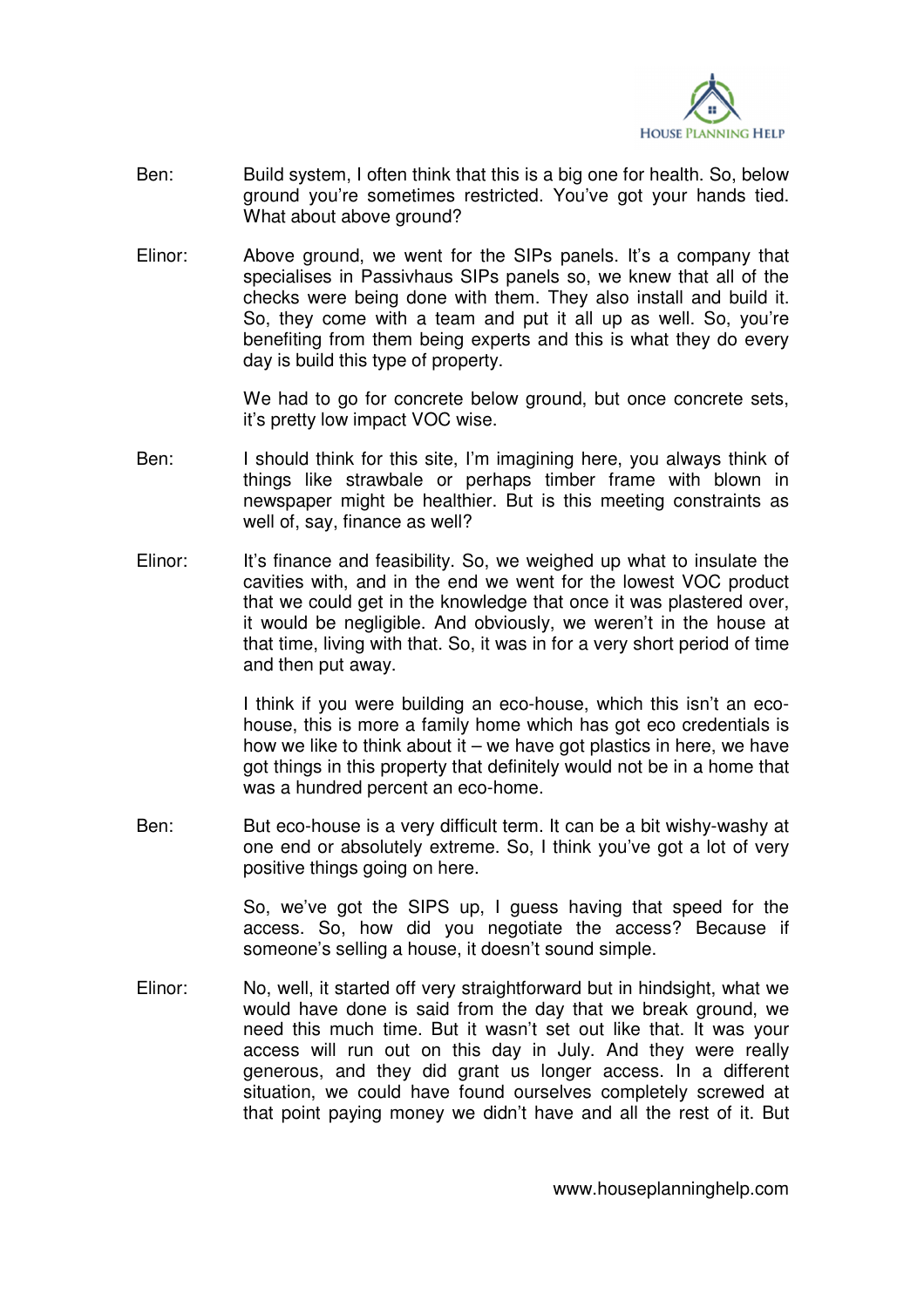

essentially, we had someone that did want this house to be built and they were very much on our side with it.

 It's a learning process. There is an awful lot of paperwork, lots of contracts, lots of lawyers, lots of things all the time in that setting up period, and you hope that at that time, you make all the right decisions. That was probably one of the ones that we didn't have the time to think about. Like, 'what if it does actually take six months longer than we thought to get planning? What if Brexit happens? What if these things happen that have a knock-on effect on our build?'

 So, it was very stressful, but the build was stressful and every day there's something to worry about, and you're probably worrying about so many things that you just roll through it all.

- Ben: How did you manage your time? I know as well that probably my business suffered through the process. You're already trying to focus on one thing – or did you prioritise the build for a little while?
- Elinor: No, we had to do both. So, I was here in our health and safety hut working, or I would go to work and switch off all stuff to do with the house. And it was really difficult. We would be up very late into the night during this trying to finish off either the house or finish off our work.

 It was a very odd feeling the day that we got all of the final certificates through when I realised we'd just freed up this huge bit of time. 'What on earth are we going to do with it now? Let's find another plot.' No, definitely not. I think my business partner would probably sack me.

- Ben: So, having a business partner, did that help a little bit?
- Elinor: She was very supportive of it and I hope that I managed to get the work done, we kept everything going alongside it. And I think life goes on, doesn't it? We've gone through having multiple children between us, buying, selling, renovating, doing all these things. You manage them both. I run my own business with her. It's part of the lifestyle.

 It would have been much harder if it was a nine to five job. I don't know how people manage that. Because my job, I can sit up late at night and finish off what I need to get done, I can work on a Saturday and Sunday and get it done, that allowed for that flexibility. I would advise people to take time off if you're going to try to do this, or have a project manager that you hand everything over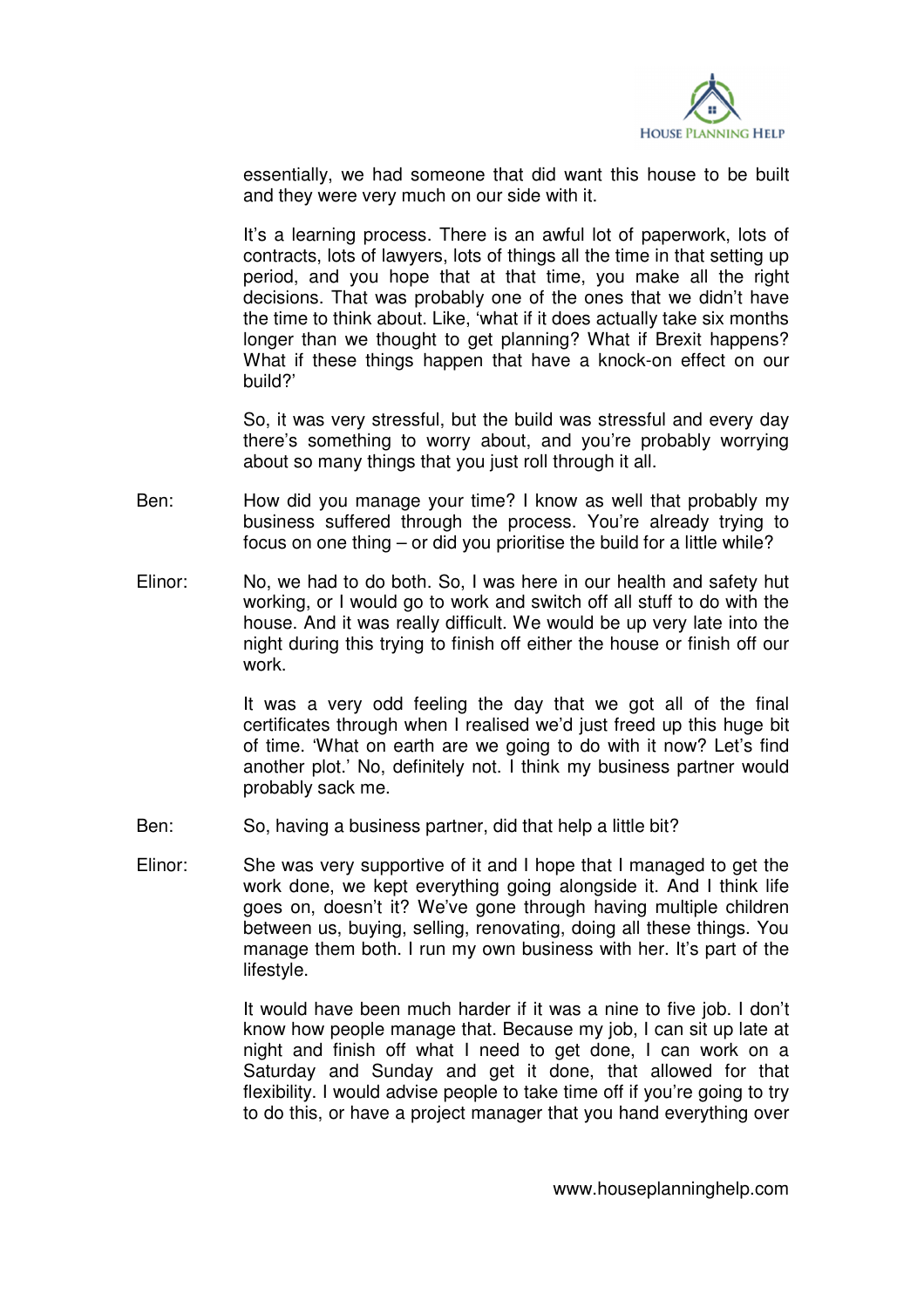

to. I don't know how you can possibly keep your eye on what's going on and be in work nine to five.

- Ben: How were you procuring this? You've obviously got John from Enhabit who I know is very competent. But what's the process? You said design and build, did you?
- Elinor: Yes, Enhabit did the design and build for us. So, they handled the structure of the building. We worked as a team and we did a lot of the rest of the procuring. So, we procured the parts that needed to be put into the house, the fixtures, the fittings. We had our own electricians, our own plumbers get involved in it as well.

 Possibly in hindsight I'd advise people although that saved some money because we didn't have a company to do everything, if you can find a company that does everything, no gaps will occur. And if the gaps do occur, one person is responsible.

- Ben: What do you mean by gaps? Gaps in time or …?
- Elinor: More in communication, who's responsible for what, and when should something get done. When you've got people who aren't used to working together, we were incredibly fortunate that actually everybody that worked on this build it was a pleasure to have them on it and they did work together as a team. But occasionally you'd come across an issue of, 'that's not my remit,' 'it's not my remit,' 'it's not my remit.' 'Whose is it? Somebody has to dig that hole and put that pipework in and connect it up.' So, that side of things was more than I'd expected.

 I think it's intricacies and it goes all the way through to the fixtures and finishings as well. You probably do want somebody that can manage the whole thing from start to finish.

We wanted to have control and sight of what was being bought. For us, the finished look was very important. We've lived in a new build before where somebody else has made all those decisions. We've done renovations before, which is essentially almost just this part of the process where you're choosing bathrooms, kitchens and flooring, making sure that everything is the right colour. I'm very fortunate in my job to get to go to some absolutely beautiful homes and beautiful buildings, and I wanted to take some of that learning and put it into our property.

 We didn't get to do everything that we wanted to do, but we wanted to put the basics in that would last and build on it now over the next couple of years.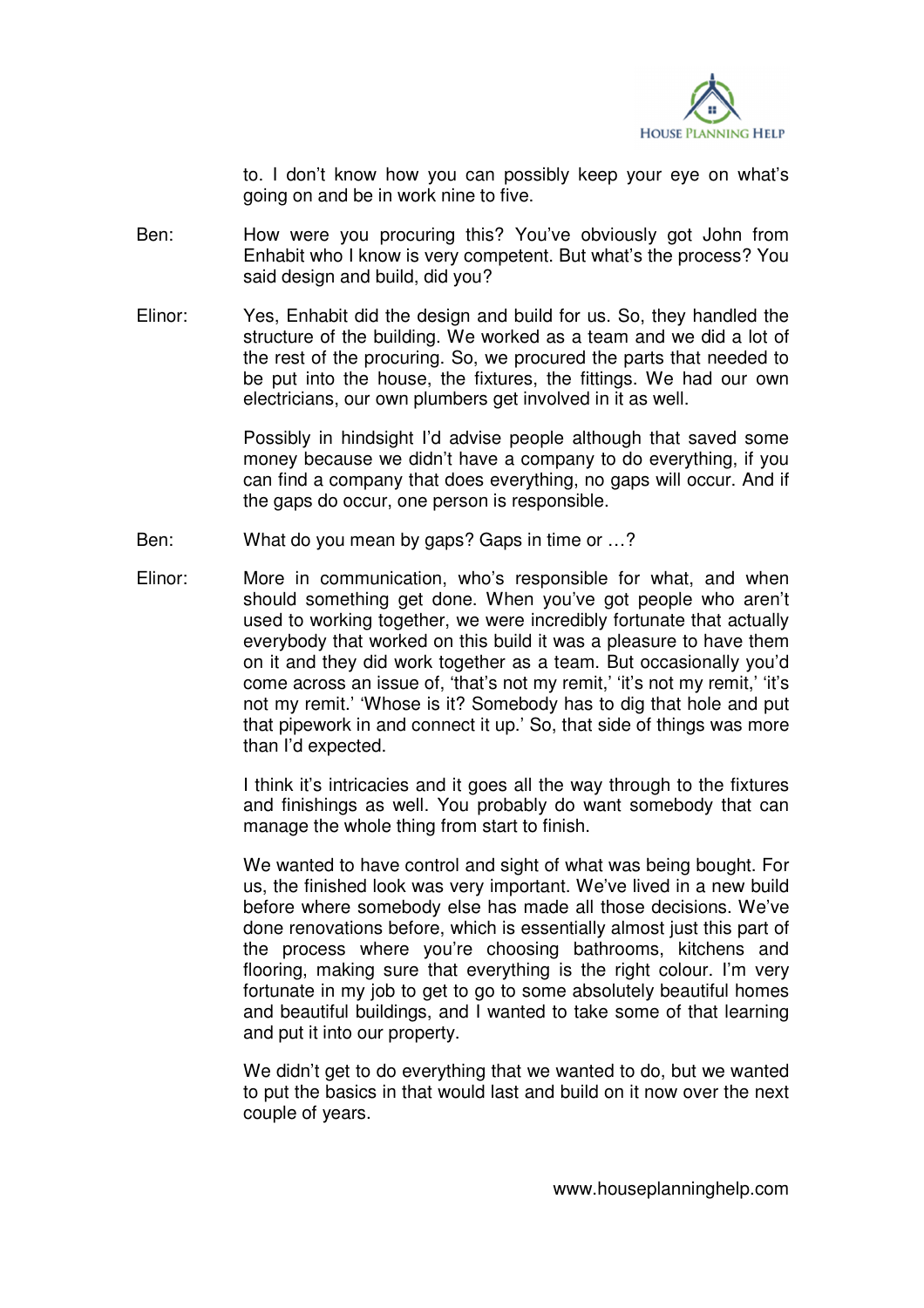

- Ben: Have you got any of those design ideas? Art is obviously very close to your heart. So, what were you wanting to do with the spaces?
- Elinor: It was very exciting when we started looking at the 3D modelling of the home and we could see all of these big, blank, white walls. And I actually can honestly say, we did know what art we were going to hang on the walls long before there were any walls to hang on. But it gave us that chance to say, 'could that wall be a little bit bigger? Could we put a recess in here for this piece?'
- Ben: I love that, designing the walls.
- Elinor: I know. But it's those finishing touches that I think if you just walked into a white square space, you don't have that opportunity to do it. But we were able to work with interior designers, lighting designers, obviously with the design team, to make sure that we did get these clever little things that hopefully add to the interior experience.
- Ben: Just going back to health then. We've obviously talked through the process. Are there any other key concepts or things that you should mention in regards to health?
- Elinor: Something that we've never, ever thought about in any of our other homes that we've lived in is lighting. In fact, we sourced through our electrician an absolutely incredible lighting designer, Darren, and he actually is doing research into the benefits of light for health. We were able to start to learn about another whole aspect.

 We obviously know that lighting is important, and you want to have a nice, bright light in certain spaces, and slightly different lighting for different moods. But he was actually able to tell us about the actual LEDs that we were going to use. And downstairs we were worried because it was going to be a basement, was there going to be much light? So, we lit that space to give the feeling of daylight.

 We're very fortunate that the light well is so effective. It doesn't really feel like a basement. But at night, we can put the lights on, and you don't feel as if you are in a sunken space. In the boys' room in particular, we've got settings that we're able to turn the lights down to, which just calms everything down. It doesn't go from bright white to dark. It's gentle, biodynamic lighting. That's the name of the system.

 That's been used throughout the property and we've got two different types of lighting. We've got feature lighting, and then we've also got the general lighting. And it's incredible.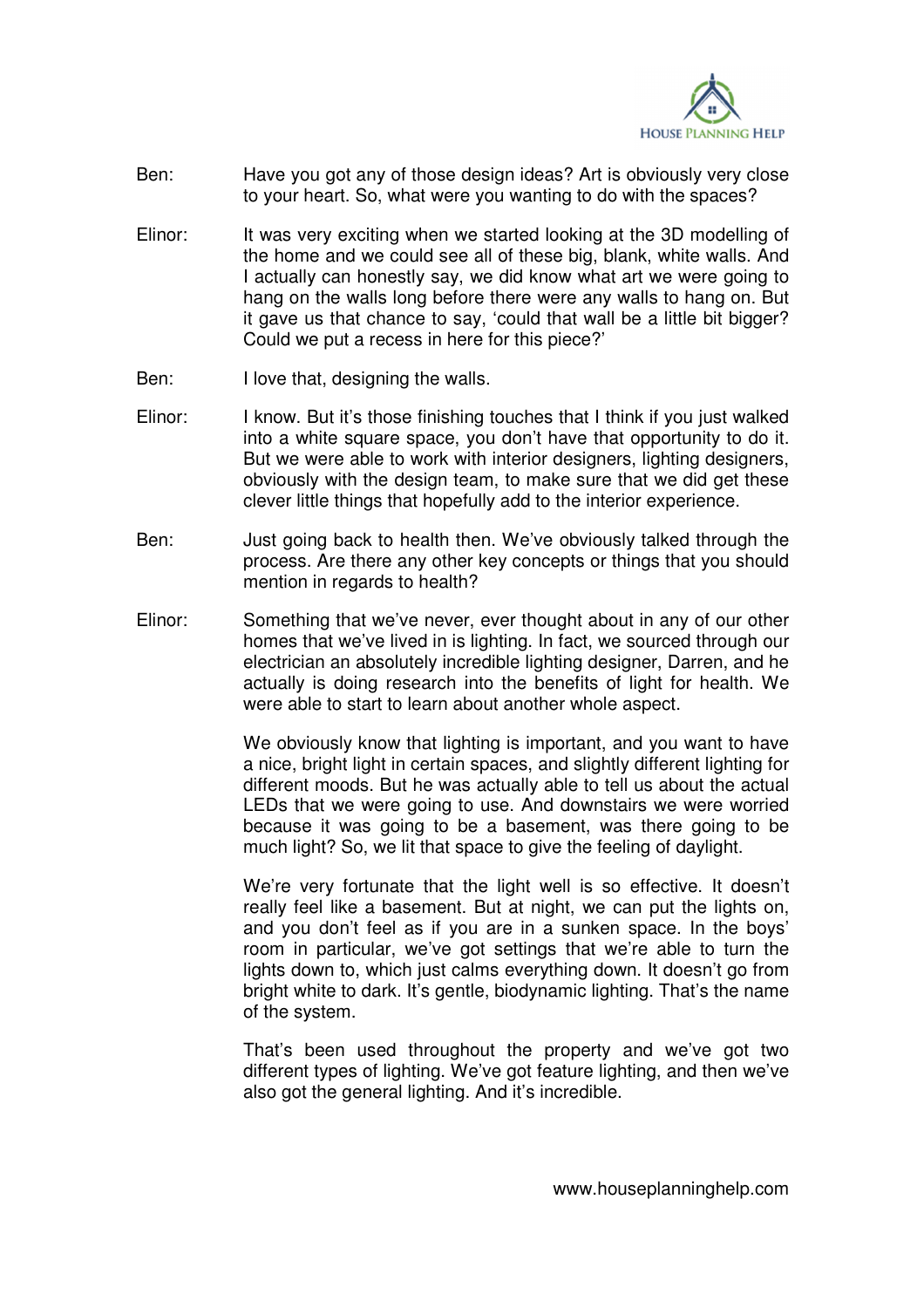

We miss the lights in this home when we go to other properties because you feel it in your eyes. You feel how it affects and how it's harder to see things or just harder to be in a space. And again, we would never have thought of this. We would have just said, 'let's put twelve spotlights here, spots in the ceiling, one pendant here, done.' But we were actually able to look at the tones of the LEDs, the biodynamic lighting, and interestingly enough, then by proxy learn about the impact that lighting has on health.

- Ben: I am always intrigued because every consultant that we had on our project, I feel, brought a lot of value. Was that your experience too? What were the main consultants you can think of giving you a real help here?
- Elinor: I should have mentioned this at the beginning really. The person that brought the whole thing together was our landscape designer. We've got this huge opportunity with this plot and all this space to have a garden that our children could never have had in any of the homes we'd lived in before. Ellen was involved from the beginning in the design process and making sure that we didn't just turf this bit or just put a square patio in here. Her huge coup was the design of the light well.

 We had bought this plot where the design for the light well was a slope. It became very obvious to us when we were left with this caving in, doom piece of mud, that a slope was never going to work or be practical when you have children and a dog. That was definitely going to be an absolute disaster, and a four metre drop. She designed this incredible terraced area for us that wasn't just to bring light in and to retain the soil, but gave us a large amount of extra living room outside. We have two spaces now out there, we've got beautiful flowers, it makes our bedroom feel as if we're connected with the garden.

- Ben: So, a few questions as we get towards a close, about how life has been. Firstly, we talked about health throughout this. Is this anecdotal or has it really helped the kids?
- Elinor: I think as a family we all feel amazing because we're living in our own home that we built. And the sense of relief, achievement, excitement, all of that – and it was a huge, huge journey we went on together as a family. The boys and our daughter were very involved in it. They visited all the time. So, our first year in the property was certainly us enjoying it. And I think we all felt better because the stress was going, and the stress was relieving.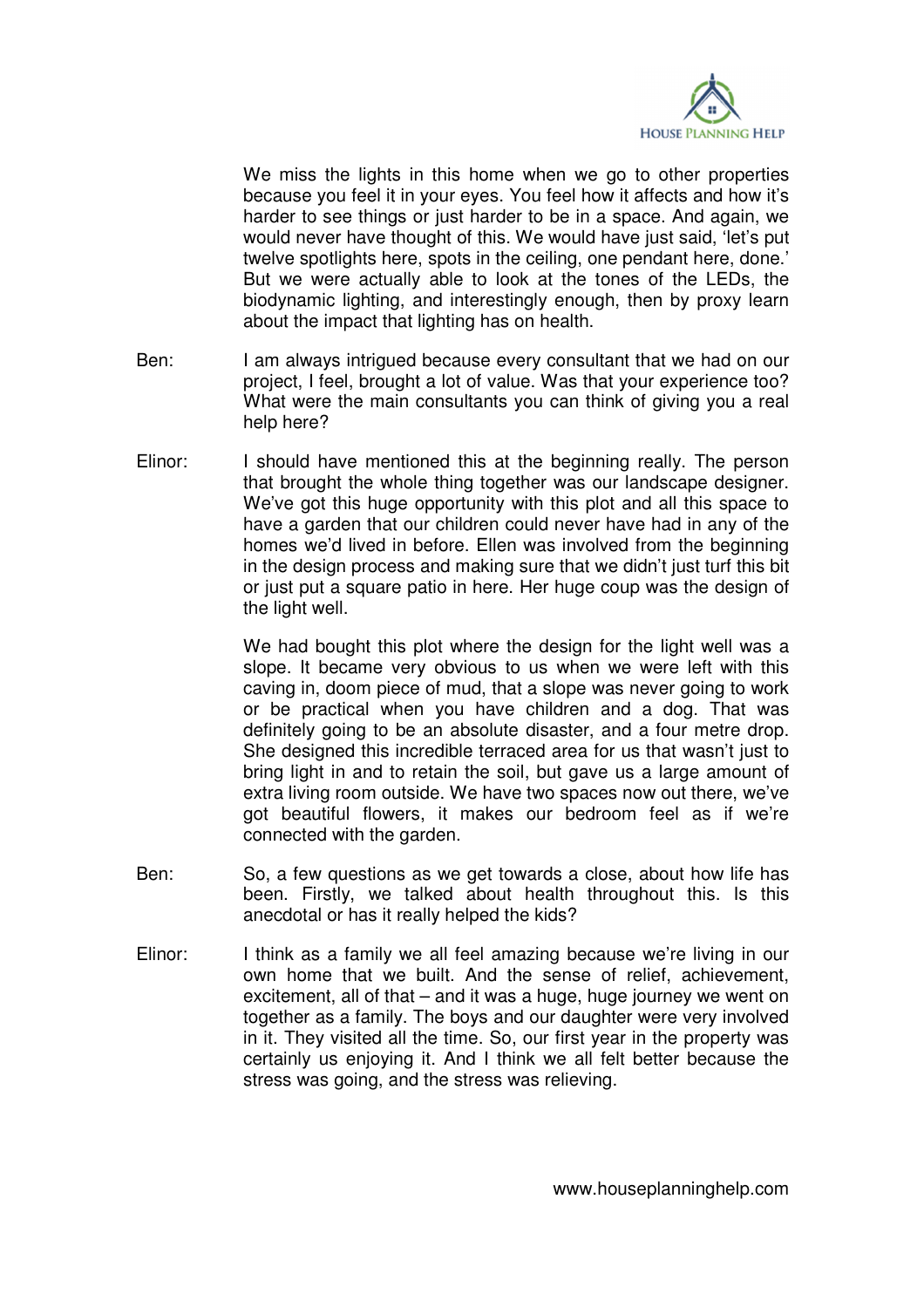

 We were asked the question about the boys' health maybe four months after we'd moved in, and we hadn't really thought about it, I suppose. We'd just been busy moving in, getting ourselves ready. But before, they were having weekly reactions to unknown things. Wherever we were living, they would come to us covered in hives, whatever it might be, having runny noses streaming, sneezing, having the beginnings of an allergic reaction. They are not having those anymore at home. We still have them outside; they still do occur. We've had one or two in the home that have happened, and we think we know why each of those had occurred. So, we know the cause of it. That's fine and that's dealt with.

 The fact that everything in this property, we know where it came from, we know that it's safe and good for them, seems to be working. We haven't had their allergy tests redone within this last twelve month period. That will be very interesting to us. But I can honestly say that they have been healthier.

 They're not cured. That's not the case. Our son still does have asthma. The night asthma attacks have significantly reduced. We've had a few because he suffers seasonally, but they've been considerably less. He hasn't been in hospital. Considerably less than we were having. We obviously need to get that allergy test done to know if any change has happened there. I don't know. We wouldn't dare risk it just on a trial at home.

 But overall, our family is healthier. Everyone is healthier, everyone is happier, everyone sleeps really well. Sleep was a big problem. The waking up with the asthma attacks, just not being able to have a good, solid night's sleep affects everybody. Now, our sons sleep through most of the time. If they don't, it's normal childhood things. It's not panic that you need to get to a hospital things.

 I hope long may this last. We didn't think it would happen that quickly. We assumed it would take years. But at home, yes. It's made a huge difference. And if we were to do this again and if we were to give advice to anybody, it would be I think we can all make changes in our existing homes. You don't have to build a house to do this. There are changes you can make in your existing home that can have a significant impact on your overall health.

Ben: Finally, is there a thought that you want to close on? Let's say someone wants to create a healthy home and they've enjoyed this podcast today. Any resources, or maybe you just want to repeat a piece of information? Anything that would close this nicely?